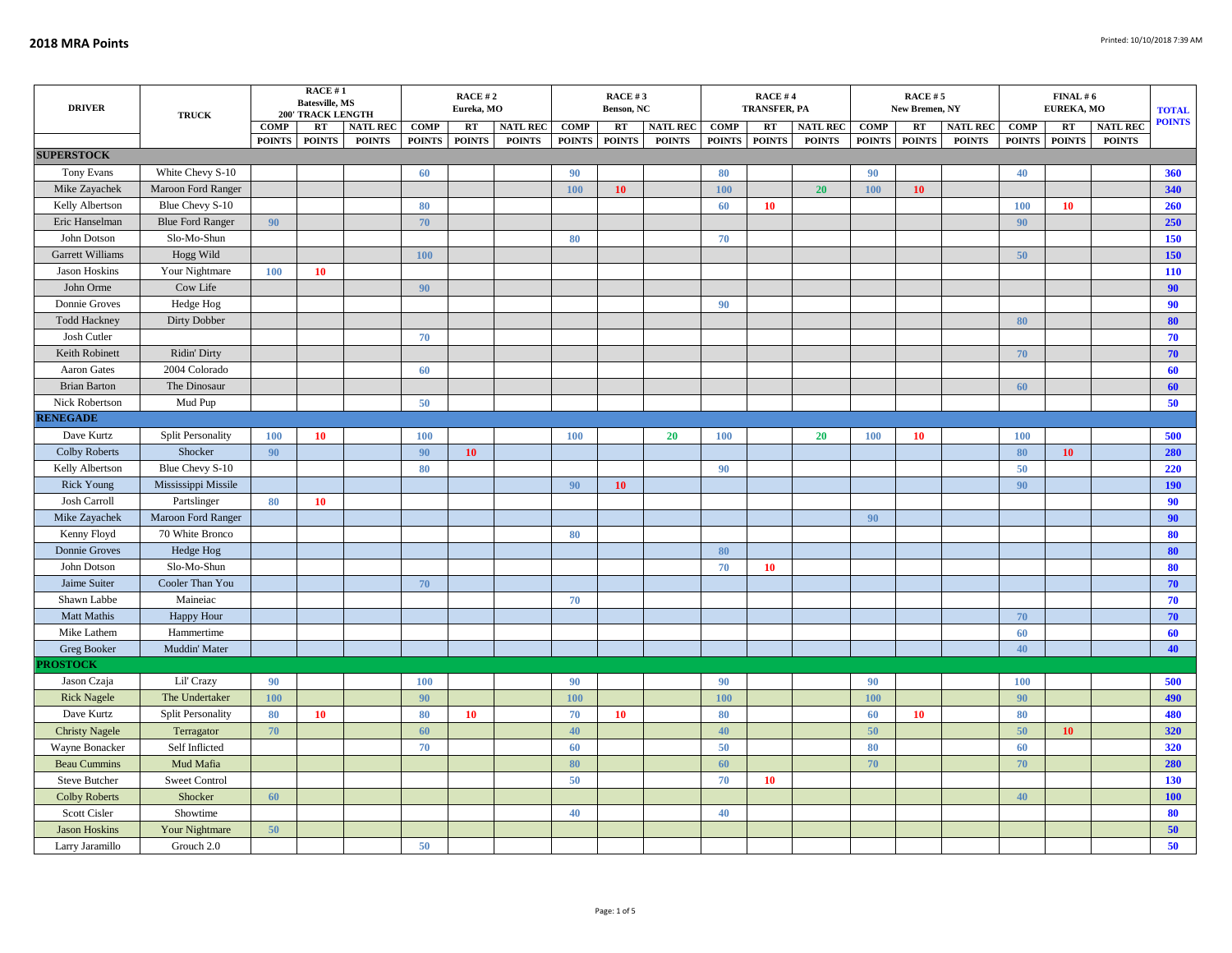| <b>DRIVER</b>           | <b>TRUCK</b>             |               | RACE#1<br><b>Batesville, MS</b><br><b>200' TRACK LENGTH</b> |                 | RACE #2<br>Eureka, MO |               |                 | RACE #3<br>Benson, NC |               |                 | <b>RACE #4</b><br><b>TRANSFER, PA</b> |               |                 |               | <b>RACE #5</b><br>New Bremen, NY |                 | EUREKA, MO    | <b>TOTAL</b>  |                 |               |
|-------------------------|--------------------------|---------------|-------------------------------------------------------------|-----------------|-----------------------|---------------|-----------------|-----------------------|---------------|-----------------|---------------------------------------|---------------|-----------------|---------------|----------------------------------|-----------------|---------------|---------------|-----------------|---------------|
|                         |                          | <b>COMP</b>   | RT                                                          | <b>NATL REC</b> | <b>COMP</b>           | RT            | <b>NATL REC</b> | <b>COMP</b>           | RT            | <b>NATL REC</b> | <b>COMP</b>                           | RT            | <b>NATL REC</b> | <b>COMP</b>   | RT                               | <b>NATL REC</b> | <b>COMP</b>   | RT            | <b>NATL REC</b> | <b>POINTS</b> |
|                         |                          | <b>POINTS</b> | <b>POINTS</b>                                               | <b>POINTS</b>   | <b>POINTS</b>         | <b>POINTS</b> | <b>POINTS</b>   | <b>POINTS</b>         | <b>POINTS</b> | <b>POINTS</b>   | <b>POINTS</b>                         | <b>POINTS</b> | <b>POINTS</b>   | <b>POINTS</b> | <b>POINTS</b>                    | <b>POINTS</b>   | <b>POINTS</b> | <b>POINTS</b> | <b>POINTS</b>   |               |
| <b>Garry Hoy</b>        | Copperhead               |               |                                                             |                 | 40                    |               |                 |                       |               |                 |                                       |               |                 |               |                                  |                 |               |               |                 | 40            |
| Joe Carder              | Joe's Toy 2              |               |                                                             |                 | 40                    |               |                 |                       |               |                 |                                       |               |                 |               |                                  |                 |               |               |                 | 40            |
| <b>Brady Murphy</b>     | Fury                     |               |                                                             |                 | 40                    |               |                 |                       |               |                 |                                       |               |                 |               |                                  |                 |               |               |                 | 40            |
| Shawn Labbe             | Maineiac                 |               |                                                             |                 |                       |               |                 | 40                    |               |                 |                                       |               |                 |               |                                  |                 |               |               |                 | 40            |
| <b>Greg Booker</b>      | American Outlaw          |               |                                                             |                 |                       |               |                 | 40                    |               |                 |                                       |               |                 |               |                                  |                 |               |               |                 | 40            |
| Kenny Floyd             | 70 White Bronco          |               |                                                             |                 |                       |               |                 | 40                    |               |                 |                                       |               |                 |               |                                  |                 |               |               |                 | 40            |
| Matt Abbott             | Gone Ape                 |               |                                                             |                 |                       |               |                 |                       |               |                 |                                       |               |                 | 40            |                                  |                 |               |               |                 | 40            |
| Kevin Jacobs            | <b>Black Ford Ranger</b> |               |                                                             |                 |                       |               |                 |                       |               |                 |                                       |               |                 | 40            |                                  |                 |               |               |                 | 40            |
| Mike Lathem             | Hammertime               |               |                                                             |                 |                       |               |                 |                       |               |                 |                                       |               |                 |               |                                  |                 |               |               |                 | 40            |
| <b>OUTLAW PROSTOCK</b>  |                          |               |                                                             |                 |                       |               |                 |                       |               |                 |                                       |               |                 |               |                                  |                 |               |               |                 |               |
| Jason Czaja             | Lil' Crazy               | 50            |                                                             |                 | 100                   |               |                 | 100                   | 10            |                 | 100                                   |               |                 | 100           |                                  |                 | 100           | 10            |                 | 510           |
| <b>Christy Nagele</b>   | Terragator               | 70            | 10                                                          |                 | 70                    |               |                 | 40                    |               |                 | 40                                    |               |                 | 80            | 10                               |                 | 40            |               |                 | 360           |
| Jaime Suiter            | Zombie                   | 80            |                                                             |                 | 80                    |               |                 | 90                    |               |                 | 90                                    |               |                 |               |                                  |                 |               |               |                 | 340           |
| <b>Wayne Bonacker</b>   | <b>Self Inflicted</b>    |               |                                                             |                 | 40                    |               |                 | 50                    |               |                 | 70                                    |               |                 | 90            |                                  |                 | 90            |               |                 | 340           |
| Mike Zayachek           | 1936 Pick Up             |               |                                                             |                 |                       |               |                 | 80                    |               |                 | 60                                    |               |                 | 70            |                                  |                 |               |               |                 | 210           |
| <b>Art Nelson</b>       | <b>Bone Stock</b>        |               |                                                             |                 | 60                    |               |                 | 70                    |               |                 |                                       |               |                 |               |                                  |                 | 80            |               |                 | 210           |
| <b>Rick Nagele</b>      | The Undertaker           | 90            |                                                             |                 |                       |               |                 |                       |               |                 | 40                                    |               |                 |               |                                  |                 | 70            |               |                 | 200           |
| <b>Duke Bohanon</b>     | Eli's Comin'             | 100           |                                                             |                 | 40                    |               |                 |                       |               |                 |                                       |               |                 |               |                                  |                 | 40            |               |                 | 180           |
| <b>Bobby Garth</b>      | Havoc                    | 60            |                                                             |                 | 50                    |               |                 |                       |               |                 |                                       |               |                 |               |                                  |                 | 60            |               |                 | 170           |
| <b>Beau Cummins</b>     | Mud Mafia                |               |                                                             |                 |                       |               |                 | 60                    |               |                 | 80                                    |               |                 |               |                                  |                 |               |               |                 | 140           |
| <b>Blake Rardon</b>     | Rooster                  |               |                                                             |                 | 90                    | 10            |                 |                       |               |                 |                                       |               |                 |               |                                  |                 |               |               |                 | 100           |
| <b>Scott Cisler</b>     | Showtime                 |               |                                                             |                 |                       |               |                 | 40                    |               |                 | 40                                    |               |                 |               |                                  |                 |               |               |                 | 80            |
| Greg Noonan             | Never Stop Rockin        |               |                                                             |                 |                       |               |                 | 40                    |               |                 | 40                                    |               |                 |               |                                  |                 |               |               |                 | 80            |
| <b>Greg Booker</b>      | <b>American Outlaw</b>   |               |                                                             |                 |                       |               |                 | 40                    |               |                 |                                       |               |                 |               |                                  |                 | 40            |               |                 | 80            |
| Steve Butcher           | Sweet Control            |               |                                                             |                 |                       |               |                 |                       |               |                 | 50                                    | 10            |                 |               |                                  |                 |               |               |                 | 60            |
| <b>Brandon Schebaum</b> | <b>Night Train</b>       |               |                                                             |                 |                       |               |                 |                       |               |                 |                                       |               |                 |               |                                  |                 | 50            |               |                 | 50            |
| Dave Kurtz              | <b>Split Personality</b> | 40            |                                                             |                 |                       |               |                 |                       |               |                 |                                       |               |                 |               |                                  |                 |               |               |                 | 40            |
| <b>Kevin Jacobs</b>     | <b>Black Ford Ranger</b> |               |                                                             |                 |                       |               |                 |                       |               |                 |                                       |               |                 | 40            |                                  |                 |               |               |                 | 40            |
| <b>Garry Hoy</b>        | Copperhead               |               |                                                             |                 |                       |               |                 |                       |               |                 |                                       |               |                 |               |                                  |                 | 40            |               |                 | 40            |
| <b>Jack Franklin</b>    | Grinch 2.0               |               |                                                             |                 |                       |               |                 |                       |               |                 |                                       |               |                 |               |                                  |                 | 40            |               |                 | 40            |
| <b>MODIFIED CUTS</b>    |                          |               |                                                             |                 |                       |               |                 |                       |               |                 |                                       |               |                 |               |                                  |                 |               |               |                 |               |
| Travis Shoemaker        | High Roller IV           |               |                                                             |                 | <b>100</b>            |               | <b>20</b>       | 80                    |               |                 | 90                                    |               |                 | 90            |                                  |                 | 70            |               |                 | 450           |
| Caleb Dunsavage         | Color Me Gone            | <b>100</b>    |                                                             |                 | 70                    |               |                 | <b>100</b>            |               |                 | 60                                    |               |                 |               |                                  |                 | 80            |               |                 | 410           |
| Keith Mitchell          | The Mudgician            | 50            |                                                             |                 |                       |               |                 | 90                    |               |                 | 70                                    |               |                 | 70            | <b>10</b>                        |                 | 90            |               |                 | 380           |
| <b>Matt Voss</b>        | <b>State Tech Jeep</b>   | 60            |                                                             |                 | 40                    | 10            |                 | 40                    |               |                 | 50                                    |               |                 | 100           |                                  |                 | 60            |               |                 | 360           |
| <b>Tyler Curtis</b>     | <b>Bad Intentions</b>    |               |                                                             |                 | 80                    |               |                 |                       |               |                 | 100                                   |               |                 |               |                                  |                 | 100           |               |                 | 280           |
| <b>Joel Coolidge</b>    | Trouble                  | 50            |                                                             |                 | 40                    |               |                 | 40                    |               |                 |                                       |               |                 | 60            |                                  |                 | 40            |               |                 | 230           |
| Duke Bohanon            | Eli's Comin'             | 90            | 10                                                          |                 | 60                    |               |                 |                       |               |                 |                                       |               |                 |               |                                  |                 | 50            |               |                 | 210           |
| <b>Jason Massie</b>     | <b>Massie Mud Racing</b> |               |                                                             |                 | 90                    |               |                 |                       |               |                 | 80                                    |               |                 |               |                                  |                 |               |               |                 | 170           |
| Jeff Smith              | Mud Pony                 | 40            |                                                             |                 | 40                    |               |                 | 40                    |               |                 |                                       |               |                 |               |                                  |                 |               |               |                 | 120           |
|                         |                          | 80            |                                                             |                 | 40                    |               |                 |                       |               |                 |                                       |               |                 |               |                                  |                 |               |               |                 |               |
| Shane Ohlrogge          | Deranged                 |               |                                                             |                 |                       |               |                 |                       |               |                 |                                       |               |                 |               |                                  |                 | 40            |               |                 | 120           |
| Art Nelson              | <b>Bone Stock</b>        |               |                                                             |                 | 40                    |               |                 | 40                    |               |                 |                                       |               |                 |               |                                  |                 |               |               |                 | 120           |
| Mike Lebakken           | Taz                      |               |                                                             |                 | 40                    |               |                 | 50                    |               |                 |                                       |               |                 |               |                                  |                 |               |               |                 | 90            |
| Craig Schwanz           | <b>Grape Nutz</b>        |               |                                                             |                 | 40                    |               |                 |                       |               |                 |                                       |               |                 |               |                                  |                 | 40            | 10            |                 | 90            |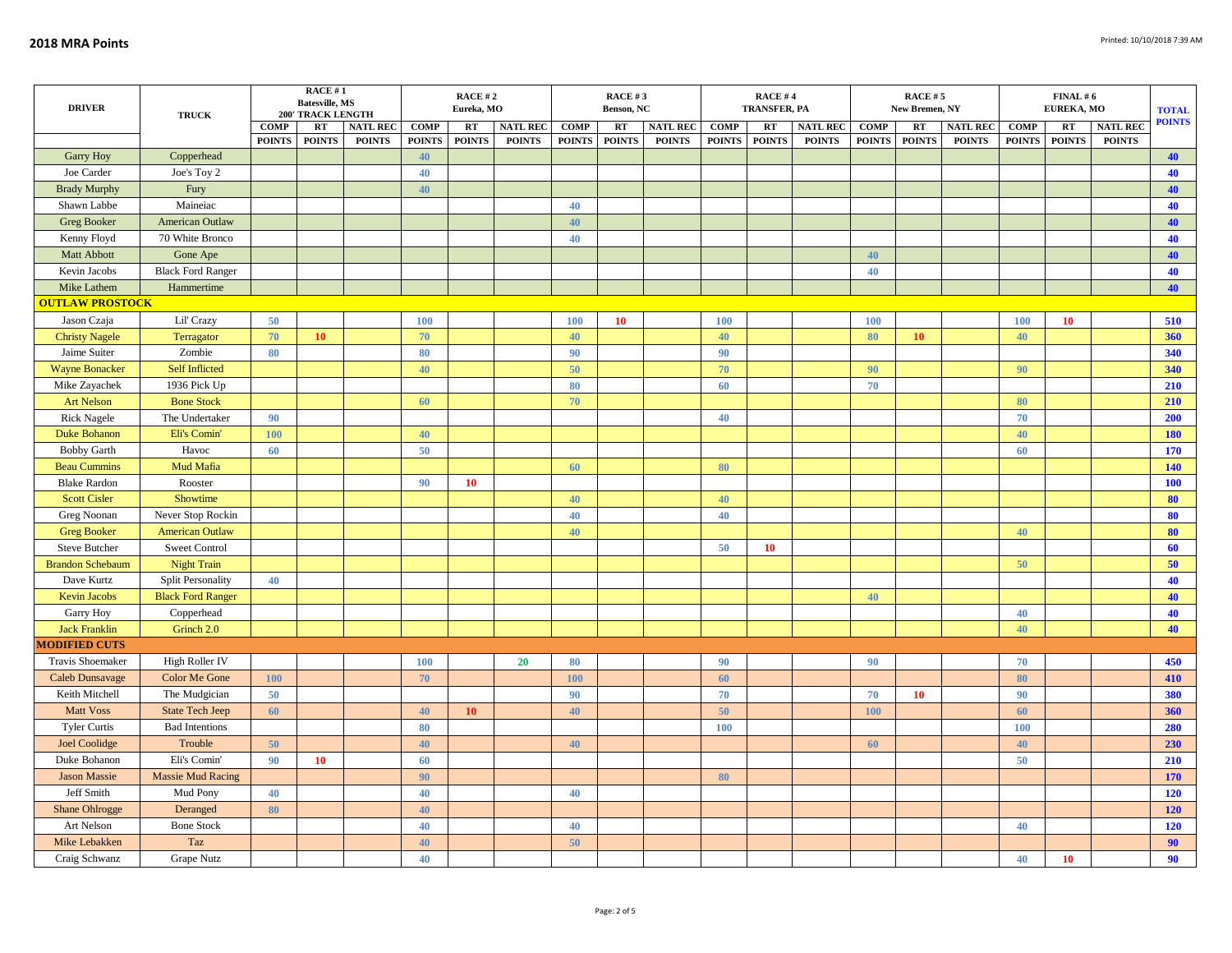| <b>DRIVER</b>           | <b>TRUCK</b>           |               | RACE #1<br><b>Batesville, MS</b><br><b>200' TRACK LENGTH</b> |                 |               | RACE #2<br>Eureka, MO |                 |               | RACE #3<br>Benson, NC |                 |               | <b>RACE #4</b><br><b>TRANSFER, PA</b> |                 |               | <b>RACE #5</b><br>New Bremen, NY |                 | EUREKA, MO    | <b>TOTAL</b>  |                 |               |
|-------------------------|------------------------|---------------|--------------------------------------------------------------|-----------------|---------------|-----------------------|-----------------|---------------|-----------------------|-----------------|---------------|---------------------------------------|-----------------|---------------|----------------------------------|-----------------|---------------|---------------|-----------------|---------------|
|                         |                        | <b>COMP</b>   | RT                                                           | <b>NATL REC</b> | <b>COMP</b>   | RT                    | <b>NATL REC</b> | <b>COMP</b>   | RT                    | <b>NATL REC</b> | <b>COMP</b>   | RT                                    | <b>NATL REC</b> | <b>COMP</b>   | RT                               | <b>NATL REC</b> | <b>COMP</b>   | RT            | <b>NATL REC</b> | <b>POINTS</b> |
|                         |                        | <b>POINTS</b> | <b>POINTS</b>                                                | <b>POINTS</b>   | <b>POINTS</b> | <b>POINTS</b>         | <b>POINTS</b>   | <b>POINTS</b> | <b>POINTS</b>         | <b>POINTS</b>   | <b>POINTS</b> | <b>POINTS</b>                         | <b>POINTS</b>   | <b>POINTS</b> | <b>POINTS</b>                    | <b>POINTS</b>   | <b>POINTS</b> | <b>POINTS</b> | <b>POINTS</b>   |               |
| <b>Brendan Kinsella</b> | Pure Fury              |               |                                                              |                 |               |                       |                 | 70            | 10                    |                 |               |                                       |                 |               |                                  |                 |               |               |                 | 80            |
| Greg Noonan             | Never Stop Rockin      |               |                                                              |                 |               |                       |                 | 40            |                       |                 | 40            |                                       |                 |               |                                  |                 |               |               |                 | 80            |
| Wayne Bonacker          | Self Inflicted         |               |                                                              |                 |               |                       |                 |               |                       |                 |               |                                       |                 | 80            |                                  |                 |               |               |                 | 80            |
| <b>Brandon Schebaum</b> | Night Train            |               |                                                              |                 | 40            |                       |                 |               |                       |                 |               |                                       |                 |               |                                  |                 | 40            |               |                 | 80            |
| <b>Austin Sampson</b>   | <b>Bad Addiction 2</b> |               |                                                              |                 |               |                       |                 |               |                       |                 | 40            |                                       |                 |               |                                  |                 | 40            |               |                 | 80            |
| Mike Zayachek           | 1936 Pick Up           |               |                                                              |                 |               |                       |                 | 60            |                       |                 |               |                                       |                 |               |                                  |                 |               |               |                 | 60            |
| <b>Scott Omen</b>       | <b>Dirty Rat</b>       |               |                                                              |                 | 50            |                       |                 |               |                       |                 |               |                                       |                 |               |                                  |                 |               |               |                 | 50            |
| Paul Wagner             | Misfit                 |               |                                                              |                 |               |                       |                 |               |                       |                 |               |                                       |                 | 50            |                                  |                 |               |               |                 | 50            |
| Dan Papucci             | My Addiction           |               |                                                              |                 | 40            |                       |                 |               |                       |                 |               |                                       |                 |               |                                  |                 |               |               |                 | 40            |
| Korey Righter           | Tantrum                |               |                                                              |                 | 40            |                       |                 |               |                       |                 |               |                                       |                 |               |                                  |                 |               |               |                 | 40            |
| <b>James Range</b>      | Cornbread & Chicken    |               |                                                              |                 |               |                       |                 | 40            |                       |                 |               |                                       |                 |               |                                  |                 |               |               |                 | 40            |
| Katie King              | Pure Aggrevation       |               |                                                              |                 |               |                       |                 | 40            |                       |                 |               |                                       |                 |               |                                  |                 |               |               |                 | 40            |
| <b>Dustin Hall</b>      | Playin' Dirty          |               |                                                              |                 |               |                       |                 |               |                       |                 |               |                                       |                 |               |                                  |                 | 40            |               |                 | 40            |
| Steve Jones             | Never Ready            |               |                                                              |                 |               |                       |                 |               |                       |                 |               |                                       |                 |               |                                  |                 | 40            |               |                 | 40            |
| <b>Greg Booker</b>      | <b>American Outlaw</b> |               |                                                              |                 |               |                       |                 |               |                       |                 |               |                                       |                 |               |                                  |                 | 40            |               |                 | 40            |
| Scott Kinyon            | Her Idea               |               |                                                              |                 |               |                       |                 |               |                       |                 |               |                                       |                 |               |                                  |                 | 40            |               |                 | 40            |
| <b>MODIFIED PADDLES</b> |                        |               |                                                              |                 |               |                       |                 |               |                       |                 |               |                                       |                 |               |                                  |                 |               |               |                 |               |
| Travis Shoemaker        | High Roller IV         |               |                                                              |                 | 80            |                       |                 | <b>100</b>    |                       | 20              | 90            |                                       |                 | 90            |                                  |                 | 60            |               |                 | 440           |
| Caleb Dunsavage         | Color Me Gone          | 100           |                                                              |                 | 70            |                       |                 | 90            |                       |                 | 80            |                                       |                 |               |                                  |                 | 80            |               |                 | 420           |
| Matt Voss               | State Tech Jeep        | 50            |                                                              |                 | 60            |                       |                 | 40            |                       |                 |               |                                       |                 | 100           |                                  |                 | <b>100</b>    |               |                 | 350           |
| Keith Mitchell          | The Mudgician          | 60            |                                                              |                 |               |                       |                 | 70            |                       |                 | 70            |                                       |                 | 60            | 10 <sup>°</sup>                  |                 | 70            |               |                 | 340           |
| <b>Tyler Curtis</b>     | <b>Bad Intentions</b>  |               |                                                              |                 | 90            |                       |                 |               |                       |                 | 100           |                                       |                 |               |                                  |                 | 90            |               |                 | 280           |
| Joel Coolidge           | Trouble                | 80            |                                                              |                 | 40            |                       |                 | 40            |                       |                 |               |                                       |                 | 50            |                                  |                 | 40            |               |                 | 250           |
| Scott Ohlrogge          | Deranged               | 90            |                                                              |                 | 40            |                       |                 |               |                       |                 |               |                                       |                 |               |                                  |                 |               |               |                 | 130           |
| Craig Schwanz           | <b>Grape Nutz</b>      |               |                                                              |                 | 50            | 10                    |                 |               |                       |                 |               |                                       |                 |               |                                  |                 | 40            | 10            |                 | <b>110</b>    |
| Jassie Massie           | Massie Mud Racing      |               |                                                              |                 | 100           |                       |                 |               |                       |                 |               |                                       |                 |               |                                  |                 |               |               |                 | 100           |
| <b>Greg Noonan</b>      | Never Stop Rockin      |               |                                                              |                 |               |                       |                 |               |                       |                 | 60            |                                       |                 | 40            |                                  |                 |               |               |                 | 100           |
| Brendan Kinsella        | Pure Fury              |               |                                                              |                 |               |                       |                 | 80            | 10                    |                 |               |                                       |                 |               |                                  |                 |               |               |                 | 90            |
| Duke Bohanon            | Eli's Comin'           | 70            | 10                                                           |                 |               |                       |                 |               |                       |                 |               |                                       |                 |               |                                  |                 |               |               |                 | 80            |
| Paul Wagner             | Misfit                 |               |                                                              |                 |               |                       |                 |               |                       |                 |               |                                       |                 | 80            |                                  |                 |               |               |                 | 80            |
| <b>Brendon Schebaum</b> | Night Train            | 40            |                                                              |                 |               |                       |                 |               |                       |                 |               |                                       |                 |               |                                  |                 | 40            |               |                 | 80            |
| Dave Coady              | <b>Beyond Demented</b> |               |                                                              |                 |               |                       |                 |               |                       |                 |               |                                       |                 | 70            |                                  |                 |               |               |                 | 70            |
| Mike Lebakken           | Taz                    |               |                                                              |                 |               |                       |                 | 60            |                       |                 |               |                                       |                 |               |                                  |                 |               |               |                 | 60            |
| Mike Zayachek           | 36' Pick Up            |               |                                                              |                 |               |                       |                 |               |                       |                 | 50            | 10                                    |                 |               |                                  |                 |               |               |                 | 60            |
| Gary Cannon             | 1990 Chevy             |               |                                                              |                 |               |                       |                 | 50            |                       |                 |               |                                       |                 |               |                                  |                 |               |               |                 | 50            |
| Dustin Hall             | Playin' Dirty          |               |                                                              |                 |               |                       |                 |               |                       |                 |               |                                       |                 |               |                                  |                 | 50            |               |                 | 50            |
| Jeff Smith              | <b>Mud Pony</b>        |               |                                                              |                 | 40            |                       |                 |               |                       |                 |               |                                       |                 |               |                                  |                 |               |               |                 | 40            |
| Korey Righter           | Tantrum                |               |                                                              |                 | 40            |                       |                 |               |                       |                 |               |                                       |                 |               |                                  |                 |               |               |                 | 40            |
| John King               | Pure Aggrevation       |               |                                                              |                 |               |                       |                 | 40            |                       |                 |               |                                       |                 |               |                                  |                 |               |               |                 | 40            |
| <b>Austin Sampson</b>   | Bad Addiction 2        |               |                                                              |                 |               |                       |                 |               |                       |                 |               |                                       |                 |               |                                  |                 | 40            |               |                 | 40            |
| <b>OPEN CUTS</b>        |                        |               |                                                              |                 |               |                       |                 |               |                       |                 |               |                                       |                 |               |                                  |                 |               |               |                 |               |
| <b>Billy Fling</b>      | <b>Reality Check</b>   | 70            |                                                              |                 | 70            |                       |                 | <b>100</b>    |                       |                 | <b>100</b>    |                                       |                 | 80            |                                  |                 | 70            |               |                 | 470           |
| <b>Steve Renaud</b>     | Frantik                | 60            |                                                              |                 | 100           |                       |                 |               |                       |                 | 90            |                                       |                 | 90            |                                  |                 | 90            |               |                 | 430           |
|                         |                        |               |                                                              |                 |               |                       |                 |               |                       |                 |               |                                       |                 |               |                                  |                 |               |               |                 |               |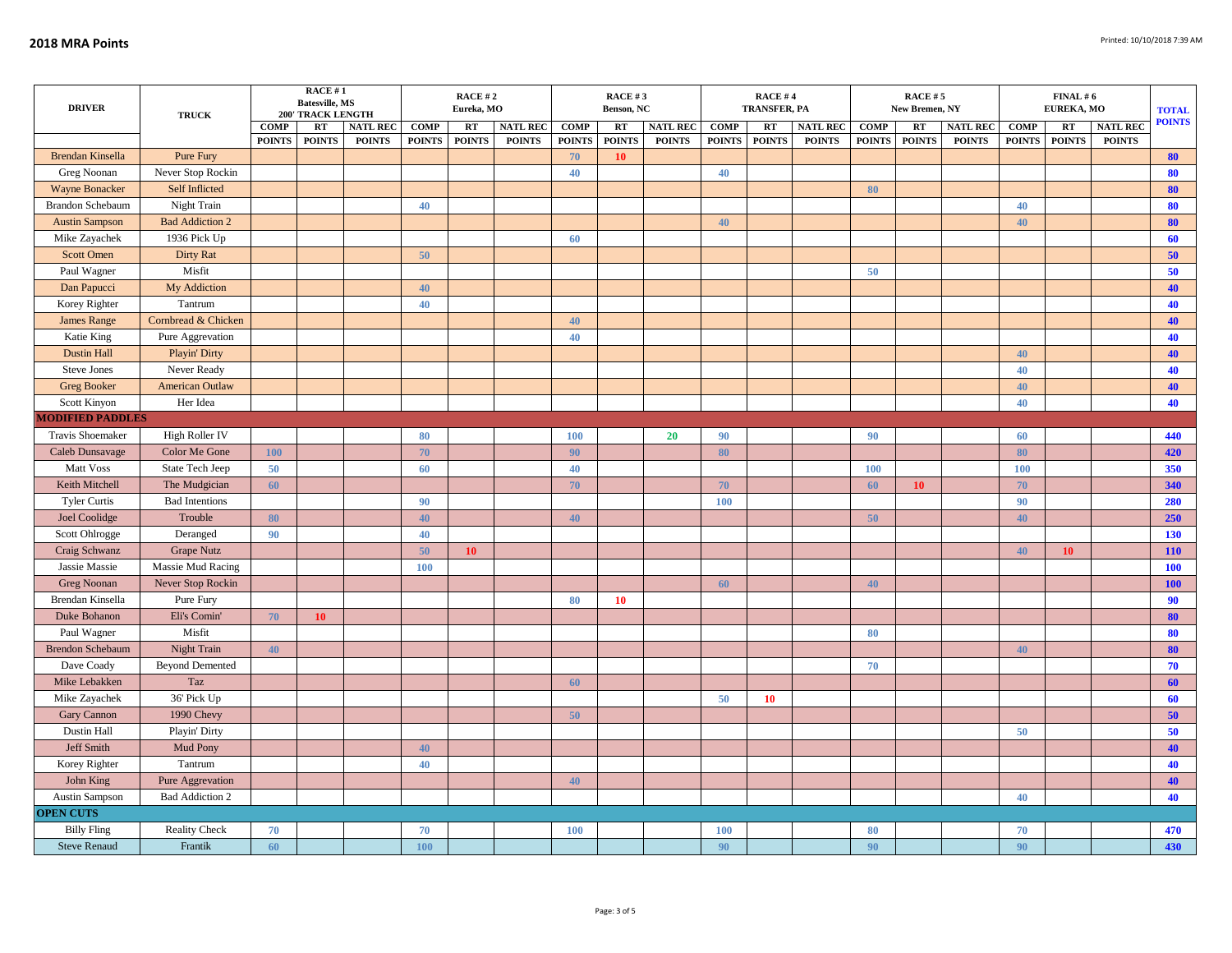| <b>DRIVER</b>                        | <b>TRUCK</b>                 |                              | RACE#1<br><b>Batesville, MS</b><br><b>200' TRACK LENGTH</b> |                                  |                              | <b>RACE #2</b><br>Eureka, MO |                                  |                              | <b>RACE #3</b><br>Benson, NC |                                  | <b>RACE #4</b><br>TRANSFER, PA |                     |                                  |                              | <b>RACE #5</b><br>New Bremen, NY |                                  | EUREKA, MO                   | <b>TOTAL</b><br><b>POINTS</b>  |                                  |            |
|--------------------------------------|------------------------------|------------------------------|-------------------------------------------------------------|----------------------------------|------------------------------|------------------------------|----------------------------------|------------------------------|------------------------------|----------------------------------|--------------------------------|---------------------|----------------------------------|------------------------------|----------------------------------|----------------------------------|------------------------------|--------------------------------|----------------------------------|------------|
|                                      |                              | <b>COMP</b><br><b>POINTS</b> | RT<br><b>POINTS</b>                                         | <b>NATL REC</b><br><b>POINTS</b> | <b>COMP</b><br><b>POINTS</b> | RT<br><b>POINTS</b>          | <b>NATL REC</b><br><b>POINTS</b> | <b>COMP</b><br><b>POINTS</b> | RT<br><b>POINTS</b>          | <b>NATL REC</b><br><b>POINTS</b> | <b>COMP</b><br><b>POINTS</b>   | RT<br><b>POINTS</b> | <b>NATL REC</b><br><b>POINTS</b> | <b>COMP</b><br><b>POINTS</b> | RT<br><b>POINTS</b>              | <b>NATL REC</b><br><b>POINTS</b> | <b>COMP</b><br><b>POINTS</b> | $\mathbf{RT}$<br><b>POINTS</b> | <b>NATL REC</b><br><b>POINTS</b> |            |
| Kevin Harrison                       | Never Enuff                  | 90                           |                                                             |                                  | 60                           | 10                           |                                  |                              |                              |                                  |                                |                     |                                  | <b>100</b>                   |                                  |                                  | 100                          |                                |                                  | 360        |
| <b>Tyler Coolidge</b>                | Nightmare V                  | 50                           | 10                                                          |                                  | 40                           |                              |                                  | 70                           | 10                           |                                  |                                |                     |                                  | 40                           |                                  |                                  | 40                           |                                |                                  | 260        |
| Dave Hempfling                       | Psycotic                     | 40                           |                                                             |                                  | 40                           |                              |                                  | 80                           |                              |                                  |                                |                     |                                  |                              |                                  |                                  | 60                           |                                |                                  | 220        |
| Dan Richter                          | <b>Richter Scale</b>         | <b>100</b>                   |                                                             |                                  | 90                           |                              |                                  |                              |                              |                                  |                                |                     |                                  |                              |                                  |                                  |                              |                                |                                  | <b>190</b> |
| Scott Snarski                        | Paperboy Express             | 80                           |                                                             |                                  |                              |                              |                                  |                              |                              |                                  |                                |                     |                                  |                              |                                  |                                  | 80                           |                                |                                  | 160        |
| Troy Liebi                           | <b>Funny Business</b>        |                              |                                                             |                                  |                              |                              |                                  |                              |                              |                                  | 60                             | 10                  |                                  | 60                           | 10                               |                                  |                              |                                |                                  | 140        |
| Paul Palmer                          | The Show                     |                              |                                                             |                                  |                              |                              |                                  | 60                           |                              |                                  | 70                             |                     |                                  |                              |                                  |                                  |                              |                                |                                  | 130        |
| Jeremy Hood                          | Wicked Intentions            | 40                           |                                                             |                                  |                              |                              |                                  |                              |                              |                                  |                                |                     |                                  | 70                           |                                  |                                  |                              |                                |                                  | <b>110</b> |
| Kevin Stone                          | The Grind                    |                              |                                                             |                                  |                              |                              |                                  |                              |                              |                                  |                                |                     |                                  | 40                           |                                  |                                  | 50                           | <b>10</b>                      |                                  | <b>100</b> |
| Dale Ellenberger                     | <b>Touch of Madness</b>      |                              |                                                             |                                  |                              |                              |                                  | 90                           |                              |                                  |                                |                     |                                  |                              |                                  |                                  |                              |                                |                                  | 90         |
| <b>Rick Young</b>                    | Outta Control                |                              |                                                             |                                  | 80                           |                              |                                  |                              |                              |                                  |                                |                     |                                  |                              |                                  |                                  |                              |                                |                                  | 80         |
| Chuck Courty III                     | Mud Missile                  |                              |                                                             |                                  |                              |                              |                                  |                              |                              |                                  | 80                             |                     |                                  |                              |                                  |                                  |                              |                                |                                  | 80         |
| Paul Wagner                          | Misfit                       |                              |                                                             |                                  |                              |                              |                                  |                              |                              |                                  |                                |                     |                                  | 60                           | 10                               |                                  |                              |                                |                                  | 70         |
| Harry Dee                            | <b>Bad Company</b>           |                              |                                                             |                                  | 50                           |                              |                                  |                              |                              |                                  |                                |                     |                                  |                              |                                  |                                  |                              |                                |                                  | 50         |
| Mike Perrin                          | <b>Hillybilly Stomp</b>      | 40                           |                                                             |                                  |                              |                              |                                  |                              |                              |                                  |                                |                     |                                  |                              |                                  |                                  |                              |                                |                                  | 40         |
| Ned Brandenburg                      | Eaten Ramen                  |                              |                                                             |                                  | 40                           |                              |                                  |                              |                              |                                  |                                |                     |                                  |                              |                                  |                                  |                              |                                |                                  | 40         |
| Mike Martinez                        | 1 Bad Mudder                 |                              |                                                             |                                  | 40                           |                              |                                  |                              |                              |                                  |                                |                     |                                  |                              |                                  |                                  |                              |                                |                                  | 40         |
| Jack Freeman, Jr.                    | Shenaigans                   |                              |                                                             |                                  | 40                           |                              |                                  |                              |                              |                                  |                                |                     |                                  |                              |                                  |                                  |                              |                                |                                  | 40         |
| <b>Barney Hall</b>                   | Hystrung                     |                              |                                                             |                                  | 40                           |                              |                                  |                              |                              |                                  |                                |                     |                                  |                              |                                  |                                  |                              |                                |                                  | 40         |
| Antony Sola                          | Disturbed                    |                              |                                                             |                                  |                              |                              |                                  |                              |                              |                                  |                                |                     |                                  | 40                           |                                  |                                  |                              |                                |                                  | 40         |
| Tina Olszewski                       | Holdin' On                   |                              |                                                             |                                  |                              |                              |                                  |                              |                              |                                  |                                |                     |                                  | 40                           |                                  |                                  |                              |                                |                                  | 40         |
| Cody Rossman                         | Penny Pusher                 |                              |                                                             |                                  |                              |                              |                                  |                              |                              |                                  |                                |                     |                                  |                              |                                  |                                  | 40                           |                                |                                  | 40         |
| <b>OPEN PADDLES</b>                  |                              |                              |                                                             |                                  |                              |                              |                                  |                              |                              |                                  |                                |                     |                                  |                              |                                  |                                  |                              |                                |                                  |            |
| <b>Steve Renaud</b>                  | Frantik                      | 50                           |                                                             |                                  | 100                          |                              |                                  | 70                           |                              |                                  | 90                             |                     |                                  | 90                           |                                  |                                  | 80                           |                                |                                  | 480        |
| <b>Billy Fling</b>                   | <b>Reality Check</b>         | 60                           |                                                             |                                  | 70                           |                              |                                  | 80                           |                              |                                  | <b>100</b>                     |                     |                                  | 70                           |                                  |                                  | 60                           |                                |                                  | 440        |
| Joel Coolidge                        | Nightmare V                  | 80                           |                                                             |                                  | 40                           |                              |                                  | 90                           | 10                           |                                  |                                |                     |                                  | 100                          |                                  |                                  | 40                           |                                |                                  | 360        |
| Kevin Harrison                       | Never Enuff                  | 70                           |                                                             |                                  | 60                           |                              |                                  | 40                           |                              |                                  |                                |                     |                                  | 80                           |                                  |                                  | 70                           |                                |                                  | 320        |
| <b>Rick Young</b>                    | Outta Control                | 90                           |                                                             |                                  | 80                           |                              |                                  | 100                          |                              | 20                               |                                |                     |                                  |                              |                                  |                                  |                              |                                |                                  | 290        |
| Paul Wesinger                        | Paperboy Express             | <b>100</b>                   |                                                             |                                  | 40                           |                              |                                  |                              |                              |                                  |                                |                     |                                  |                              |                                  |                                  | 100                          |                                |                                  | 240        |
| Jeremy Hood                          | Wicked Intentions            | 40                           | 10                                                          |                                  | 40                           |                              |                                  |                              |                              |                                  |                                |                     |                                  | 50                           |                                  |                                  | 40                           |                                |                                  | 180        |
| Dave Hempfling                       | Psycotic                     |                              |                                                             |                                  | 40                           | 10                           |                                  | 60                           |                              |                                  |                                |                     |                                  |                              |                                  |                                  | 40                           |                                |                                  | 150        |
| Kevin Stone                          | The Grind                    |                              |                                                             |                                  |                              |                              |                                  |                              |                              |                                  | 70                             |                     |                                  | 40                           |                                  |                                  | 40                           |                                |                                  | 150        |
| Dan Richter                          | <b>Richter Scale</b>         | 40                           |                                                             |                                  | 90                           |                              |                                  |                              |                              |                                  |                                |                     |                                  |                              |                                  |                                  |                              |                                |                                  | <b>130</b> |
| Paul Palmer                          | The Show                     |                              |                                                             |                                  |                              |                              |                                  | 40                           |                              |                                  | 60                             |                     |                                  |                              |                                  |                                  |                              |                                |                                  | 100        |
| Jack Freeman, Jr.                    | Shenaigans                   |                              |                                                             |                                  | 40                           |                              |                                  |                              |                              |                                  |                                |                     |                                  | 60                           |                                  |                                  |                              |                                |                                  | <b>100</b> |
| Cody Rossman<br>Jim Lamb             | Penny Pusher                 | 40                           |                                                             |                                  |                              |                              |                                  |                              |                              |                                  |                                |                     |                                  |                              |                                  |                                  | 50                           | 10                             |                                  | 100        |
|                                      | The Reckoning<br>Eaten Ramen |                              |                                                             |                                  |                              |                              |                                  | 40                           |                              |                                  |                                |                     |                                  |                              |                                  |                                  | 90                           |                                |                                  | 90         |
| Ned Brandenburg                      | Touch of Madness             |                              |                                                             |                                  | 40                           |                              |                                  |                              |                              |                                  |                                |                     |                                  |                              |                                  |                                  |                              |                                |                                  | 80         |
| Dale Ellenberger<br>Chuck Courty III | Mud Missile                  |                              |                                                             |                                  | 40                           |                              |                                  | 40                           |                              |                                  | 80                             |                     |                                  |                              |                                  |                                  |                              |                                |                                  | 80<br>80   |
| <b>Barney Hall</b>                   | Hystrung                     |                              |                                                             |                                  | 40                           |                              |                                  |                              |                              |                                  |                                |                     |                                  |                              |                                  |                                  | 40                           |                                |                                  | 80         |
| Harry Dee                            | <b>Bad Company</b>           |                              |                                                             |                                  | 50                           |                              |                                  |                              |                              |                                  |                                |                     |                                  |                              |                                  |                                  |                              |                                |                                  | 50         |
| Dave Graham                          | Old School Yellow            |                              |                                                             |                                  |                              |                              |                                  |                              |                              |                                  | 50                             |                     |                                  |                              |                                  |                                  |                              |                                |                                  | 50         |
|                                      |                              |                              |                                                             |                                  |                              |                              |                                  |                              |                              |                                  |                                |                     |                                  |                              |                                  |                                  |                              |                                |                                  |            |